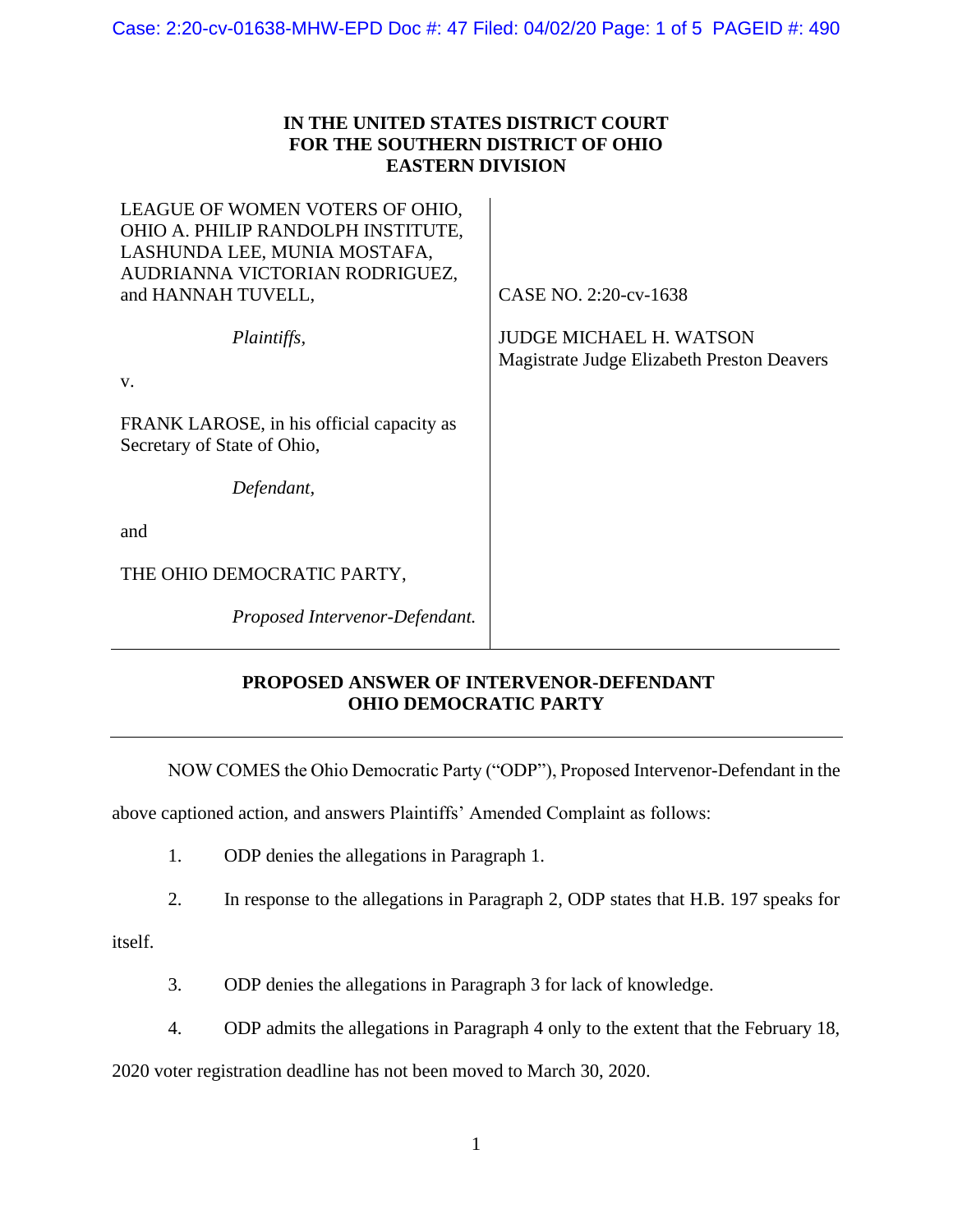5. ODP denies the allegations in Paragraph 5 for lack of knowledge.

6. Paragraph 6 is a positional statement of the Plaintiffs to which no admissions or denials are required.

7. ODP admits the allegations in Paragraph 7.

8. ODP denies the allegations in Paragraphs 8-10 for lack of knowledge.

9. ODP admits the allegations in Paragraph 11.

10. ODP denies the allegations in Paragraphs 12-17 for lack of knowledge.

11. ODP admits the allegations in Paragraph 18.

12. In response to the allegations in Paragraphs 19-21, ODP states that the cited statutes speak for themselves.

13. Paragraph 22 is a positional statement of the Plaintiffs to which no admissions or denials are required.

14. In response to the allegations in Paragraph 23, Plaintiffs admit that the Court has jurisdiction over the complaint. The remaining allegations constitute a positional statement of Plaintiffs to which no admissions or denials are required.

15. ODP admits the allegations in Paragraphs 24-35.

16. In response to the allegations in Paragraph 36, ODP states that Defendant Secretary's Directive 2020-06 speaks for itself.

17. ODP admits the allegations in Paragraph 37.

18. In response to the allegations in Paragraph 38, ODP admits that Plaintiffs LWVO and Ohio APRI submitted a brief as amici curiae to the Ohio Supreme Court. As to the remaining allegations, ODP states that the brief of amici curiae speaks for itself.

19. ODP denies the allegations in Paragraph 39 for lack of knowledge.

2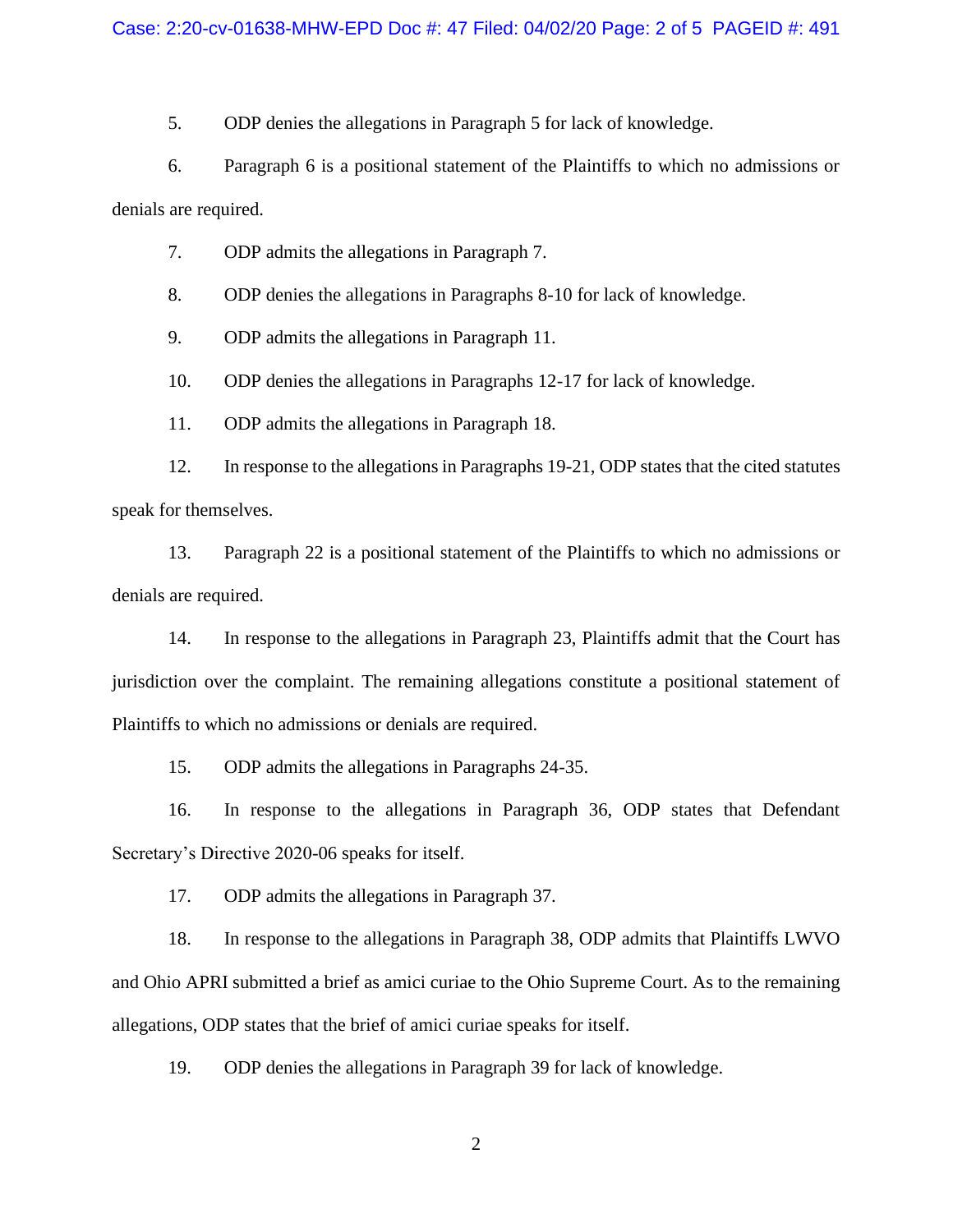20. ODP admits the allegations in Paragraphs 40-42.

21. ODP admits the allegations in Paragraph 43, and states further that not only did Ohio General Assembly seek to assert its authority to set the date of the 2020 primary election in the wake of Defendant Secretary's Directive 2020-06, but that the Ohio General Assembly did assert such authority.

22. In response to the allegations in Paragraph 44-46, ODP states that the cited letter from Defendant Secretary speaks for itself.

23. In response to the allegations in Paragraph 47, ODP admits that the OAEO sent a letter to the Ohio Legislature but states that the letter speaks for itself.

24. In response to the allegations in Paragraph 48, ODP admits that the Ohio Legislature passed H.B. 197 on March 25, 2020 but states that H.B. 197 speaks for itself.

25. ODP admits the allegations in Paragraph 49.

26. In response to the allegations in Paragraphs 50-59, ODP states that H.B. 197 speaks for itself

27. ODP admits the allegations in Paragraph 60 only to the extent that the February 18, 2020 voter registration deadline has not been moved to March 30, 2020.

28. ODP denies the allegations in Paragraphs 61-66 for lack of knowledge.

29. ODP denies the allegations in Paragraph 67.

30. In response to the allegations in Paragraph 68, ODP states that the public statements of Defendant Secretary and the OAEO speak for themselves.

31. ODP denies the allegations in Paragraphs 69-71 for lack of knowledge.

32. ODP admits the allegations in Paragraph 72.

33. ODP denies the allegations in Paragraph 73.

3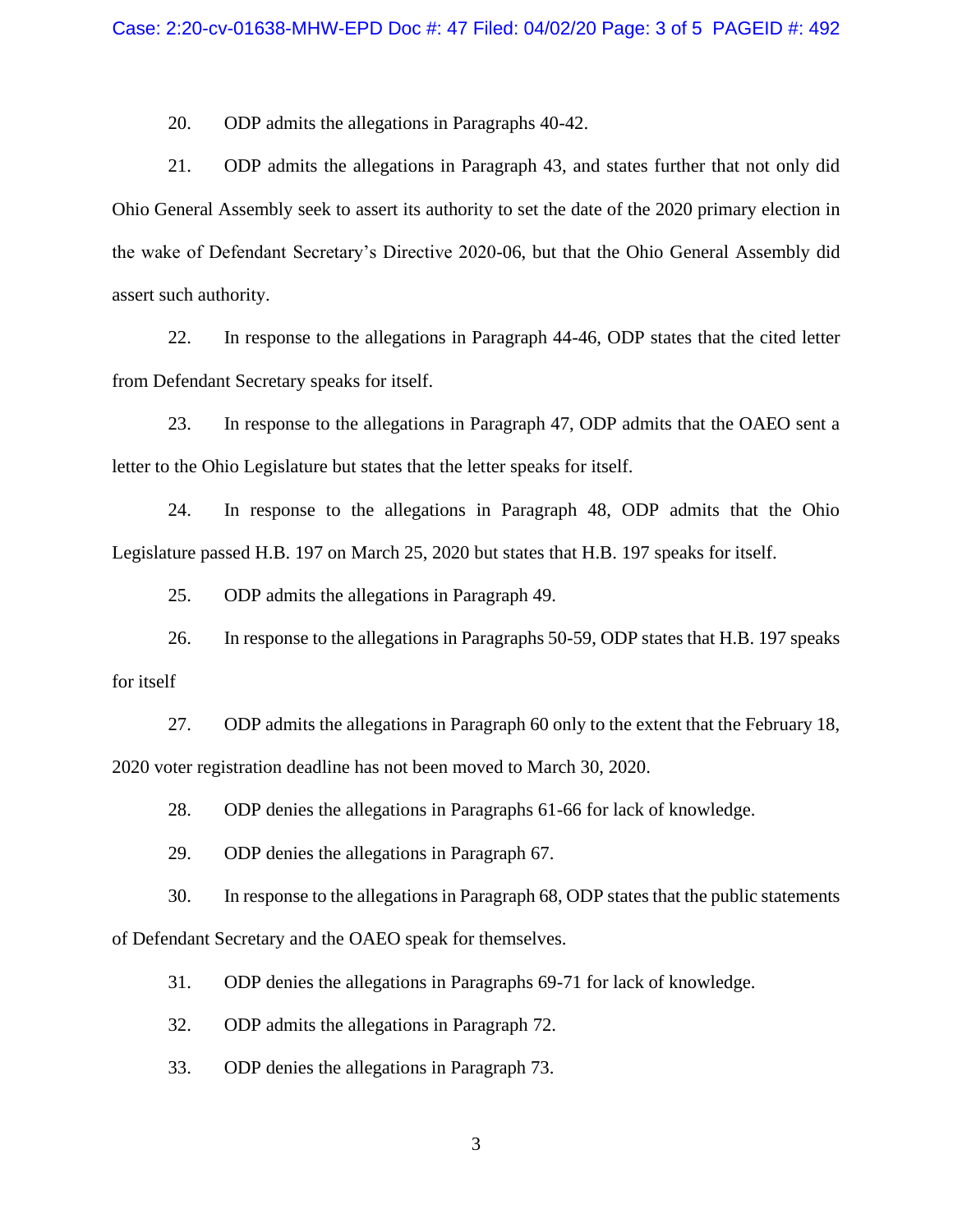34. ODP denies the allegations in Paragraphs 74-81 for lack of knowledge.

35. In response to the allegations in Paragraph 82, ODP states that H.B. 197 speaks for itself.

36. ODP denies the allegations in Paragraphs 83-89 for lack of knowledge.

37. In response to Paragraph 90, the ODP incorporates by reference its responses to Paragraphs 1-89.

38. In response to the allegations in Paragraph 91, ODP states that H.B. 197 speaks for itself.

39. In response to the allegations in Paragraphs 92-93, ODP states that the National Voter Registration Act of 1993 speaks for itself.

40. ODP admits the allegations in Paragraphs 94-95 only to the extent that the February 18, 2020 voter registration deadline has not been moved to March 30, 2020.

41. In response to Paragraph 96, the ODP incorporates by reference its responses to Paragraphs 1-95.

42. In response to the allegations in Paragraph 97, ODP states that the quoted caselaw speaks for itself.

43. ODP denies the allegations in Paragraph 98.

44. In response to the allegations in Paragraph 99, ODP states that H.B. 197 speaks for itself and denies the statements attributed to the OAEO for lack of knowledge.

45. ODP denies the allegations in Paragraphs 100-101 for lack of knowledge.

46. In response to the allegations in Paragraphs 102-103, ODP states that H.B. 197 speaks for itself.

4